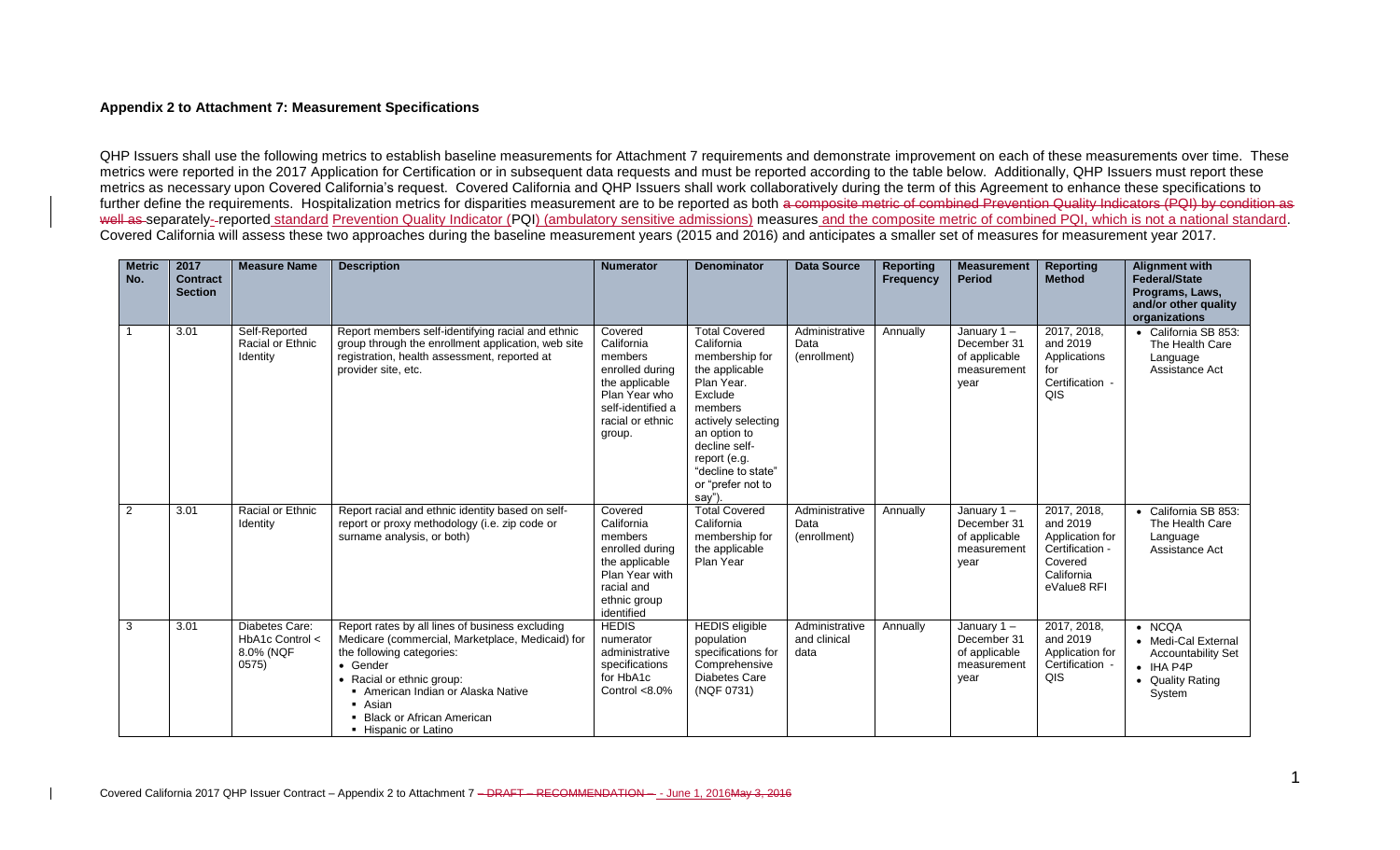| <b>Metric</b><br>No. | 2017<br><b>Contract</b><br><b>Section</b> | <b>Measure Name</b>                                                                              | <b>Description</b>                                                                                                                                                                                                                                                                                                                                                  | <b>Numerator</b>                                                                                 | <b>Denominator</b>                                                                                      | <b>Data Source</b>     | Reporting<br>Frequency | <b>Measurement</b><br><b>Period</b>                                                                | <b>Reporting</b><br><b>Method</b>                                    | <b>Alignment with</b><br><b>Federal/State</b><br>Programs, Laws,<br>and/or other quality<br>organizations             |
|----------------------|-------------------------------------------|--------------------------------------------------------------------------------------------------|---------------------------------------------------------------------------------------------------------------------------------------------------------------------------------------------------------------------------------------------------------------------------------------------------------------------------------------------------------------------|--------------------------------------------------------------------------------------------------|---------------------------------------------------------------------------------------------------------|------------------------|------------------------|----------------------------------------------------------------------------------------------------|----------------------------------------------------------------------|-----------------------------------------------------------------------------------------------------------------------|
|                      |                                           |                                                                                                  | • Native Hawaiian or Other Pacific Islander<br>• White, not Hispanic or Latino                                                                                                                                                                                                                                                                                      |                                                                                                  |                                                                                                         |                        |                        |                                                                                                    |                                                                      |                                                                                                                       |
| 4                    | 3.01                                      | $CBP -$<br><b>Controlling High</b><br><b>Blood Pressure</b><br>(NQF 0018)                        | Report rates by all lines of business excluding<br>Medicare (commercial, Marketplace, Medicaid) for<br>the following categories:<br>• Gender<br>• Racial or ethnic group:<br>• American Indian or Alaska Native<br>• Asian<br>• Black or African American<br>• Hispanic or Latino<br>• Native Hawaiian or Other Pacific Islander<br>• White, not Hispanic or Latino | <b>HEDIS</b><br>numerator<br>specifications<br>for Controlling<br>High Blood<br>Pressure         | <b>HEDIS</b> eligible<br>population<br>specifications for<br>Controlling High<br><b>Blood Pressure</b>  | Clinical data          | Annually               | January 1-<br>December 31<br>of applicable<br>measurement<br>vear                                  | 2017, 2018,<br>and 2019<br>Application for<br>Certification -<br>QIS | $\bullet$ NCQA<br>• Medi-Cal External<br><b>Accountability Set</b><br>$\bullet$ IHA P4P<br>• Quality Rating<br>System |
| 5                    | 3.01                                      | Asthma<br><b>Medication Ratio</b><br>Ages 5-85 (NQF<br>1800)                                     | Report rates by all lines of business excluding<br>Medicare (commercial, Marketplace, Medicaid) for<br>the following categories:<br>• Gender<br>• Racial or ethnic group:<br>American Indian or Alaska Native<br>Asian<br><b>Black or African American</b><br>Hispanic or Latino<br>Native Hawaiian or Other Pacific Islander<br>White, not Hispanic or Latino      | <b>HEDIS</b><br>numerator<br>specifications<br>for Asthma<br>Medication<br>Ratio                 | <b>HEDIS</b> eligible<br>population<br>specifications for<br>Asthma<br><b>Medication Ratio</b>          | Administrative<br>data | Annually               | January 1-<br>December 31<br>of applicable<br>measurement<br>year and prior<br>measurement<br>year | 2017, 2018,<br>and 2019<br>Application for<br>Certification -<br>QIS | $\bullet$ NCQA<br>$\bullet$ IHA P4P                                                                                   |
| 6                    | 3.01                                      | Antidepressant<br>Medication<br>Management<br>(NQF 0105)                                         | Report rates by all lines of business excluding<br>Medicare (commercial, Marketplace, Medicaid) for<br>the following categories:<br>• Gender<br>• Racial or ethnic group:<br>American Indian or Alaska Native<br>Asian<br><b>Black or African American</b><br>Hispanic or Latino<br>Native Hawaiian or Other Pacific Islander<br>• White, not Hispanic or Latino    | <b>HEDIS</b><br>numerator<br>specifications<br>for<br>Antidepressant<br>Medication<br>Management | <b>HEDIS</b> eligible<br>population<br>specifications for<br>Antidepressant<br>Medication<br>Management | Pharmacy<br>data       | Annually               | May 1 of prior<br>measurement<br>year - April 30<br>of applicable<br>measurement<br>year           | 2017, 2018,<br>and 2019<br>Application for<br>Certification -<br>QIS | $\bullet$ NCQA<br>$\bullet$ IHA P4P                                                                                   |
| $\overline{7}$       | 3.01                                      | Depression<br>Response at<br>Twelve<br>Months-<br>Progress<br>Towards<br>Remission<br>(NQF 1885) | Report rates by all lines of business excluding<br>Medicare (commercial, Marketplace, Medicaid) for<br>the following categories:<br>• Gender<br>• Racial or ethnic group:<br>American Indian or Alaska Native<br>• Asian<br>• Black or African American<br>• Hispanic or Latino<br>• Native Hawaiian or Other Pacific Islander                                      | <b>MN Community</b><br>Measurement<br>specifications<br>for numerator                            | <b>MN Community</b><br>Measurement<br>specifications for<br>denominator                                 | Clinical data          | Annually               | January $1 -$<br>December 31<br>of applicable<br>measurement<br>year                               | 2017, 2018,<br>and 2019<br>Application for<br>Certification -<br>QIS | • CMS Consensus<br>Core Set: ACO and<br><b>PCMH Primary</b><br>Care Measures                                          |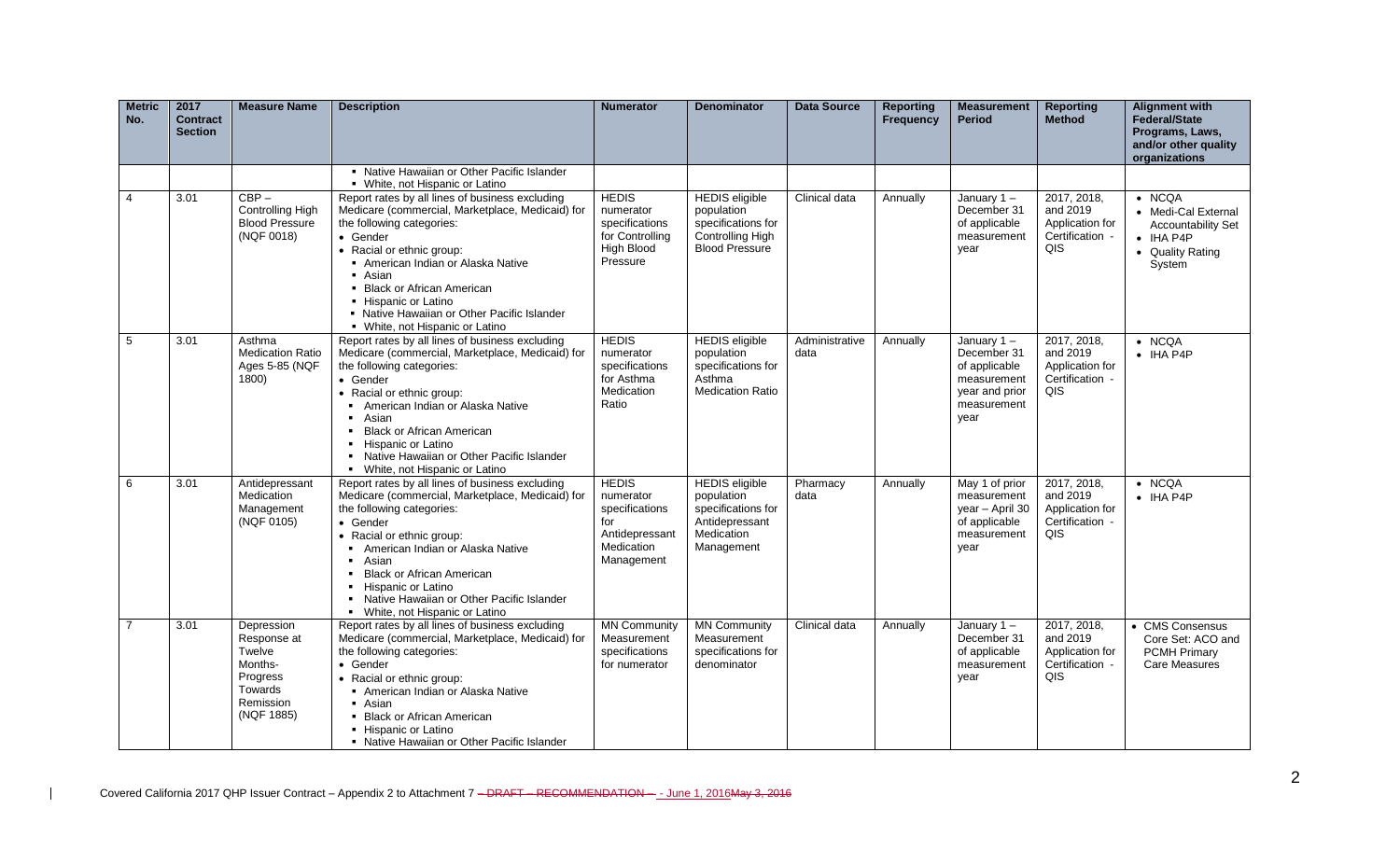| <b>Metric</b><br>No. | 2017<br><b>Contract</b><br><b>Section</b> | <b>Measure Name</b>                                                                                                                                                 | <b>Description</b>                                                                                                                                                                                                                                                                                                                                                                                                                                                                                                       | <b>Numerator</b>                                                                   | <b>Denominator</b>                                                                                               | <b>Data Source</b>     | <b>Reporting</b><br><b>Frequency</b> | <b>Measurement</b><br><b>Period</b>                                  | <b>Reporting</b><br><b>Method</b>                                    | <b>Alignment with</b><br>Federal/State<br>Programs, Laws,<br>and/or other quality      |
|----------------------|-------------------------------------------|---------------------------------------------------------------------------------------------------------------------------------------------------------------------|--------------------------------------------------------------------------------------------------------------------------------------------------------------------------------------------------------------------------------------------------------------------------------------------------------------------------------------------------------------------------------------------------------------------------------------------------------------------------------------------------------------------------|------------------------------------------------------------------------------------|------------------------------------------------------------------------------------------------------------------|------------------------|--------------------------------------|----------------------------------------------------------------------|----------------------------------------------------------------------|----------------------------------------------------------------------------------------|
|                      |                                           |                                                                                                                                                                     |                                                                                                                                                                                                                                                                                                                                                                                                                                                                                                                          |                                                                                    |                                                                                                                  |                        |                                      |                                                                      |                                                                      | organizations                                                                          |
|                      |                                           |                                                                                                                                                                     | • White, not Hispanic or Latino                                                                                                                                                                                                                                                                                                                                                                                                                                                                                          |                                                                                    |                                                                                                                  |                        |                                      |                                                                      |                                                                      |                                                                                        |
| 8                    | 3.01                                      | <b>Diabetes</b><br>Hospitalization<br>Measure                                                                                                                       | Combine the following AHRQ PQI measures for<br>the Diabetes Hospitalization Hybrid Measure:<br>• PQI #1 - Diabetes Short-Term Complications<br><b>Admissions Rate</b><br>• PQI #3 - Diabetes Long-Term Complications<br><b>Admissions Rate</b><br>• PQI #14 - Uncontrolled Diabetes Admission<br>Rate<br>• PQI #16 - Lower-Extremity Amputation among<br>Patients with Diabetes Rate<br>Report rates by all lines of business excluding<br>Medicare (commercial, Marketplace, Medicaid) for<br>the following categories: | Combine<br>AHRQ measure<br>numerator<br>specifications<br>for PQI #1, 3,<br>14, 16 | <b>HEDIS</b> eligible<br>population<br>specifications for<br>Comprehensive<br><b>Diabetes Care</b><br>(NQF 0731) | Administrative<br>data | Annually                             | January $1 -$<br>December 31<br>of applicable<br>measurement<br>year | 2017, 2018,<br>and 2019<br>Application for<br>Certification -<br>QIS |                                                                                        |
|                      |                                           |                                                                                                                                                                     | • Gender<br>• Racial or ethnic group:<br>• American Indian or Alaska Native<br>• Asian<br>• Black or African American<br>• Hispanic or Latino<br>• Native Hawaiian or other Pacific Islander<br>• White, not Hispanic or Latino                                                                                                                                                                                                                                                                                          |                                                                                    |                                                                                                                  |                        |                                      |                                                                      |                                                                      |                                                                                        |
| 9                    | 3.01                                      | Admissions for<br>diabetes short-<br>term<br>complications,<br>based on PQI #1<br>- Diabetes<br>Short-Term<br>Complications<br><b>Admissions Rate</b><br>(NQF 0272) | Report rates by all lines of business excluding<br>Medicare (commercial, Marketplace, Medicaid) for<br>the following categories:<br>• Gender<br>• Racial or ethnic group:<br>• American Indian or Alaska Native<br>• Asian<br><b>Black or African American</b><br>• Hispanic or Latino<br>• Native Hawaiian or other Pacific Islander<br>• White, not Hispanic or Latino                                                                                                                                                 | AHRQ PQI#1<br>numerator<br>specifications                                          | <b>HEDIS</b> eligible<br>population<br>specifications for<br>Comprehensive<br>Diabetes Care<br>(NQF 0731)        | Administrative<br>data | Annually                             | January $1 -$<br>December 31<br>of applicable<br>measurement<br>year | 2017, 2018,<br>and 2019<br>Application for<br>Certification -<br>QIS | • Medicaid 2016<br><b>Adult Core Set</b><br>• NQF Population<br><b>Health Measures</b> |
| 10                   | 3.01                                      | Admissions for<br>diabetes long-<br>term<br>complications,<br>based on PQI #3<br>- Diabetes Long-<br>Term<br>Complications                                          | Report rates by all lines of business excluding<br>Medicare (commercial, Marketplace, Medicaid) for<br>the following categories:<br>• Gender<br>• Racial or ethnic group:<br>American Indian or Alaska Native<br>- Asian<br>• Black or African American                                                                                                                                                                                                                                                                  | AHRQ PQI#3<br>numerator<br>specifications                                          | <b>HEDIS</b> eligible<br>population<br>specifications for<br>Comprehensive<br>Diabetes Care<br>(NQF 0731)        | Administrative<br>data | Annually                             | January $1 -$<br>December 31<br>of applicable<br>measurement<br>year | 2017, 2018,<br>and 2019<br>Application for<br>Certification -<br>QIS | • NQF Population<br><b>Health Measures</b>                                             |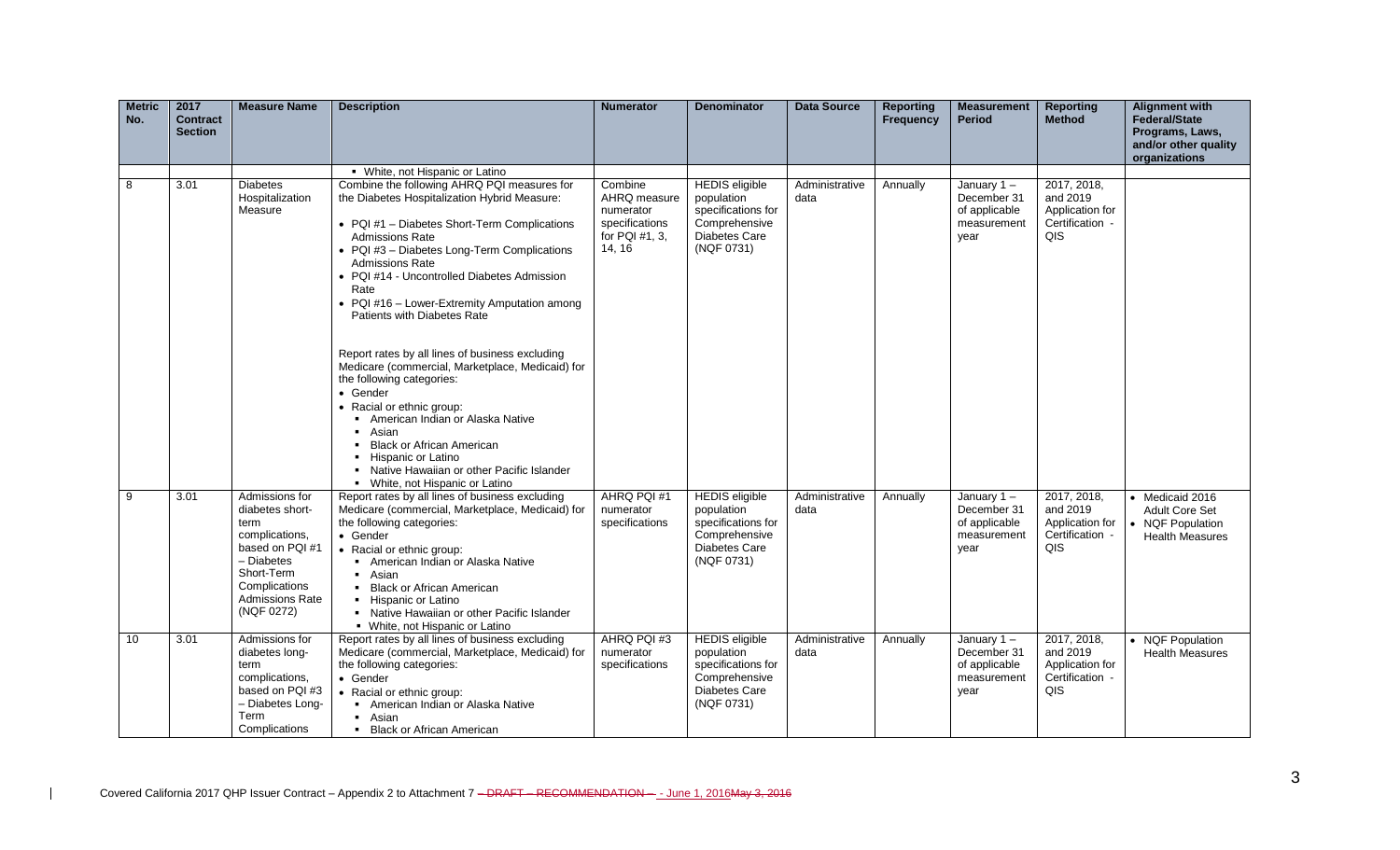| <b>Metric</b><br>No. | 2017<br><b>Contract</b><br><b>Section</b> | <b>Measure Name</b>                                                                                                                                                  | <b>Description</b>                                                                                                                                                                                                                                                                                                                                                                                                                                                                                                                                                                                                            | <b>Numerator</b>                                                               | <b>Denominator</b>                                                                                               | <b>Data Source</b>     | <b>Reporting</b><br>Frequency | <b>Measurement</b><br><b>Period</b>                                  | <b>Reporting</b><br><b>Method</b>                                    | <b>Alignment with</b><br><b>Federal/State</b><br>Programs, Laws,<br>and/or other quality<br>organizations |
|----------------------|-------------------------------------------|----------------------------------------------------------------------------------------------------------------------------------------------------------------------|-------------------------------------------------------------------------------------------------------------------------------------------------------------------------------------------------------------------------------------------------------------------------------------------------------------------------------------------------------------------------------------------------------------------------------------------------------------------------------------------------------------------------------------------------------------------------------------------------------------------------------|--------------------------------------------------------------------------------|------------------------------------------------------------------------------------------------------------------|------------------------|-------------------------------|----------------------------------------------------------------------|----------------------------------------------------------------------|-----------------------------------------------------------------------------------------------------------|
|                      |                                           | <b>Admissions Rate</b><br>(NQF 0274)                                                                                                                                 | • Hispanic or Latino<br>• Native Hawaiian or other Pacific Islander<br>• White, not Hispanic or Latino                                                                                                                                                                                                                                                                                                                                                                                                                                                                                                                        |                                                                                |                                                                                                                  |                        |                               |                                                                      |                                                                      |                                                                                                           |
| 11                   | 3.01                                      | Admissions for<br>uncontrolled<br>diabetes, based<br>on PQI #14 -<br>Uncontrolled<br><b>Diabetes</b><br><b>Admission Rate</b><br>(NQF 0638)                          | Report rates by all lines of business excluding<br>Medicare (commercial, Marketplace, Medicaid) for<br>the following categories:<br>• Gender<br>• Racial or ethnic group:<br>American Indian or Alaska Native<br>• Asian<br>• Black or African American<br>• Hispanic or Latino<br>• Native Hawaiian or other Pacific Islander<br>• White, not Hispanic or Latino                                                                                                                                                                                                                                                             | AHRQ PQI #14<br>numerator<br>specifications                                    | <b>HEDIS</b> eligible<br>population<br>specifications for<br>Comprehensive<br><b>Diabetes Care</b><br>(NQF 0731) | Administrative<br>data | Annually                      | January $1 -$<br>December 31<br>of applicable<br>measurement<br>year | 2017, 2018,<br>and 2019<br>Application for<br>Certification -<br>QIS | • NQF Population<br><b>Health Measures</b>                                                                |
| 12                   | 3.01                                      | Admissions for<br>lower-extremity<br>amputation,<br>based on PQI<br>#16 - Lower-<br>Extremity<br>Amputation<br>among Patients<br>with Diabetes<br>Rate (NQF<br>0285) | Report rates by all lines of business excluding<br>Medicare (commercial, Marketplace, Medicaid) for<br>the following categories:<br>• Gender<br>• Racial or ethnic group:<br>American Indian or Alaska Native<br>Asian<br>• Black or African American<br>• Hispanic or Latino<br>• Native Hawaiian or other Pacific Islander<br>• White, not Hispanic or Latino                                                                                                                                                                                                                                                               | AHRQ PQI #16<br>numerator<br>specifications                                    | <b>HEDIS</b> eligible<br>population<br>specifications for<br>Comprehensive<br>Diabetes Care<br>(NQF 0731)        | Administrative<br>data | Annually                      | January $1 -$<br>December 31<br>of applicable<br>measurement<br>year | 2017, 2018,<br>and 2019<br>Application for<br>Certification -<br>QIS | • NQF Population<br><b>Health Measures</b>                                                                |
| $\overline{13}$      | 3.01                                      | Hypertension<br>Hospitalization<br>Measure                                                                                                                           | Combine the following AHRQ PQI measures for<br>the Hypertension Hospitalization Hybrid Measure:<br>• PQI #7 - Hypertension Admission Rate<br>• PQI #8 - Heart Failure Admission Rate<br>• PQI #13 - Angina Without Procedure<br><b>Admission Rate</b><br>Report rates by all lines of business excluding<br>Medicare (commercial, Marketplace, Medicaid) for<br>the following categories:<br>• Gender<br>• Racial or ethnic group:<br>American Indian or Alaska Native<br>Asian<br><b>Black or African American</b><br>• Hispanic or Latino<br>• Native Hawaiian or other Pacific Islander<br>• White, not Hispanic or Latino | Combine<br>AHRQ measure<br>numerator<br>specifications<br>for PQI #7, 8,<br>13 | <b>HEDIS</b> eligible<br>population<br>specifications for<br>Controlling High<br><b>Blood Pressure</b>           | Administrative<br>data | Annually                      | January $1 -$<br>December 31<br>of applicable<br>measurement<br>year | 2017, 2018.<br>and 2019<br>Application for<br>Certification -<br>QIS |                                                                                                           |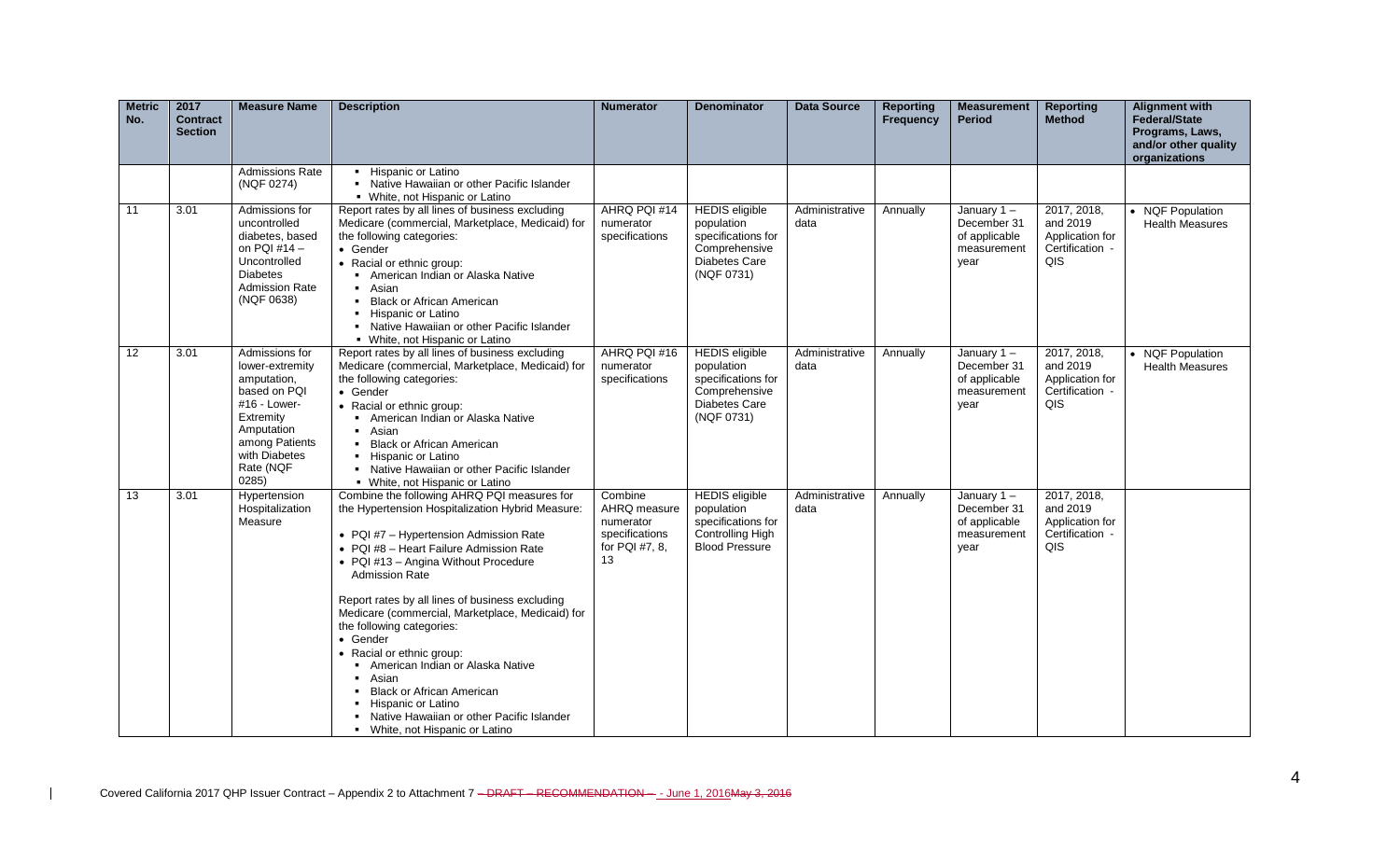| <b>Metric</b><br>No. | 2017<br><b>Contract</b><br><b>Section</b> | <b>Measure Name</b>                                                                                           | <b>Description</b>                                                                                                                                                                                                                                                                                                                                                                                                | <b>Numerator</b>                                                                                                       | <b>Denominator</b>                                                                                                                     | <b>Data Source</b>     | <b>Reporting</b><br><b>Frequency</b> | <b>Measurement</b><br><b>Period</b>                               | <b>Reporting</b><br><b>Method</b>                                    | <b>Alignment with</b><br><b>Federal/State</b><br>Programs, Laws,<br>and/or other quality<br>organizations                                |
|----------------------|-------------------------------------------|---------------------------------------------------------------------------------------------------------------|-------------------------------------------------------------------------------------------------------------------------------------------------------------------------------------------------------------------------------------------------------------------------------------------------------------------------------------------------------------------------------------------------------------------|------------------------------------------------------------------------------------------------------------------------|----------------------------------------------------------------------------------------------------------------------------------------|------------------------|--------------------------------------|-------------------------------------------------------------------|----------------------------------------------------------------------|------------------------------------------------------------------------------------------------------------------------------------------|
| 14                   | 3.01                                      | Admissions for<br>hypertension,<br>based on PQI #7<br>- Hypertension<br>Admission Rate                        | Report rates by all lines of business excluding<br>Medicare (commercial, Marketplace, Medicaid) for<br>the following categories:<br>• Gender<br>• Racial or ethnic group:<br>American Indian or Alaska Native<br>• Asian<br><b>Black or African American</b><br>• Hispanic or Latino<br>• Native Hawaiian or other Pacific Islander<br>• White, not Hispanic or Latino                                            | AHRQ PQI #7<br>numerator<br>specifications                                                                             | <b>HEDIS</b> eligible<br>population<br>specifications for<br>Controlling High<br><b>Blood Pressure</b>                                 | Administrative<br>data | Annually                             | January 1-<br>December 31<br>of applicable<br>measurement<br>year | 2017, 2018.<br>and 2019<br>Application for<br>Certification -<br>QIS |                                                                                                                                          |
| 15                   | 3.01                                      | Admissions for<br>heart failure.<br>based on PQI #8<br>- Heart Failure<br><b>Admission Rate</b><br>(NQF 0277) | Report rates by all lines of business excluding<br>Medicare (commercial, Marketplace, Medicaid) for<br>the following categories:<br>• Gender<br>• Racial or ethnic group:<br>American Indian or Alaska Native<br>• Asian<br><b>Black or African American</b><br>• Hispanic or Latino<br>• Native Hawaiian or other Pacific Islander<br>• White, not Hispanic or Latino                                            | AHRQ PQI #8<br>numerator<br>specifications                                                                             | <b>HEDIS</b> eligible<br>population<br>specifications for<br>Controlling High<br><b>Blood Pressure</b>                                 | Administrative<br>data | Annually                             | January 1-<br>December 31<br>of applicable<br>measurement<br>year | 2017, 2018,<br>and 2019<br>Application for<br>Certification -<br>QIS | • Medicaid 2016<br><b>Adult Core Set</b><br>• Accountable Care<br>Organization<br><b>Quality Measures</b><br>(Shared Savings<br>Program) |
| 16                   | 3.01                                      | Admissions for<br>angina, based<br>on PQI $#13 -$<br>Angina Without<br>Procedure<br><b>Admission Rate</b>     | Report rates by all lines of business excluding<br>Medicare (commercial, Marketplace, Medicaid) for<br>the following categories:<br>• Gender<br>• Racial or ethnic group:<br>• American Indian or Alaska Native<br>Asian<br>$\blacksquare$<br><b>Black or African American</b><br>Hispanic or Latino<br>• Native Hawaiian or other Pacific Islander<br>• White, not Hispanic or Latino                            | AHRQ PQI #13<br>numerator<br>specifications                                                                            | <b>HEDIS</b> eligible<br>population<br>specifications for<br>Controlling High<br><b>Blood Pressure</b>                                 | Administrative<br>data | Annually                             | January 1-<br>December 31<br>of applicable<br>measurement<br>year | 2017, 2018,<br>and 2019<br>Application for<br>Certification -<br>QIS |                                                                                                                                          |
| 17                   | 3.01                                      | Asthma<br>Hospitalization<br>Measure                                                                          | Combine the following AHRQ PQI measures for<br>the Hypertension Hospitalization Hybrid Measure:<br>• PQI #5 COPD or Asthma in Older Adults<br><b>Admission Rate</b><br>• PQI #11: Bacterial Pneumonia Admission Rate<br>• PQI #15: Asthma in Younger Adults Admission<br>Rate<br>Report rates by all lines of business excluding<br>Medicare (commercial, Marketplace, Medicaid) for<br>the following categories: | Combine<br>AHRQ measure<br>numerator<br>specifications<br>for PQI #5, 11,<br>15. Exclude<br>COPD codes<br>from PQI #5. | <b>HEDIS</b> eligible<br>population<br>specifications for<br>Asthma<br>Medication<br>Ratio. Use age<br>range of 18<br>years and older. | Administrative<br>data | Annually                             | January 1-<br>December 31<br>of applicable<br>measurement<br>year | 2017, 2018,<br>and 2019<br>Application for<br>Certification -<br>QIS |                                                                                                                                          |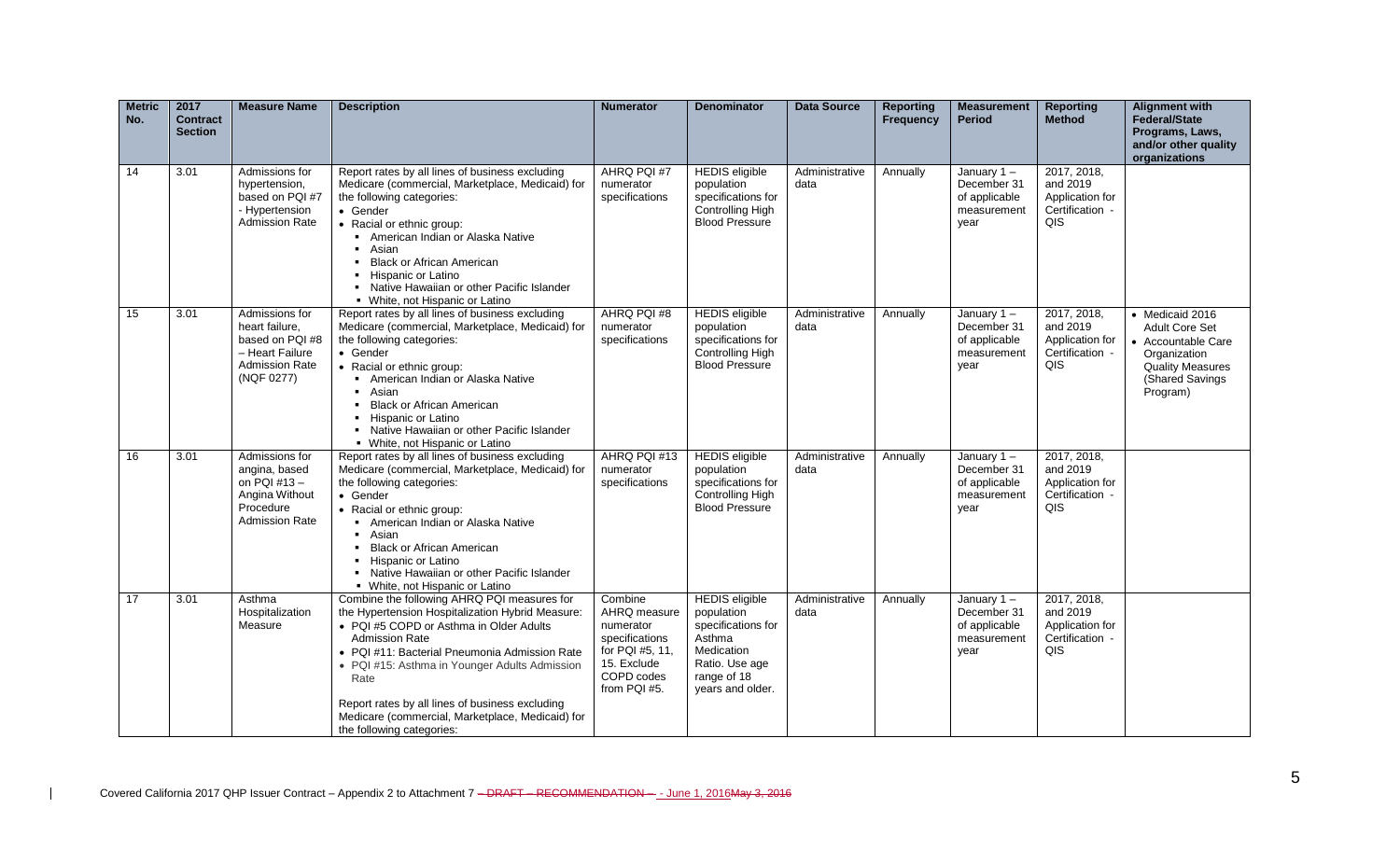| <b>Metric</b><br>No. | 2017<br><b>Contract</b><br><b>Section</b> | <b>Measure Name</b>                                                                                                                                  | <b>Description</b>                                                                                                                                                                                                                                                                                                                                                  | <b>Numerator</b>                                                      | <b>Denominator</b>                                                                                                                     | <b>Data Source</b>     | <b>Reporting</b><br><b>Frequency</b> | <b>Measurement</b><br><b>Period</b>                                  | <b>Reporting</b><br><b>Method</b>                                    | <b>Alignment with</b><br><b>Federal/State</b><br>Programs, Laws,<br>and/or other quality<br>organizations |
|----------------------|-------------------------------------------|------------------------------------------------------------------------------------------------------------------------------------------------------|---------------------------------------------------------------------------------------------------------------------------------------------------------------------------------------------------------------------------------------------------------------------------------------------------------------------------------------------------------------------|-----------------------------------------------------------------------|----------------------------------------------------------------------------------------------------------------------------------------|------------------------|--------------------------------------|----------------------------------------------------------------------|----------------------------------------------------------------------|-----------------------------------------------------------------------------------------------------------|
|                      |                                           |                                                                                                                                                      | • Gender<br>• Racial or ethnic group:<br>American Indian or Alaska Native<br>Asian<br><b>Black or African American</b><br>Hispanic or Latino<br>• Native Hawaiian or other Pacific Islander<br>• White, not Hispanic or Latino                                                                                                                                      |                                                                       |                                                                                                                                        |                        |                                      |                                                                      |                                                                      |                                                                                                           |
| 18                   | 3.01                                      | Admissions for<br>asthma in older<br>adults, based on<br>PQI #5 - COPD<br>or Asthma in<br><b>Older Adults</b><br><b>Admission Rate</b><br>(NQF 0275) | Report rates by all lines of business excluding<br>Medicare (commercial, Marketplace, Medicaid) for<br>the following categories:<br>• Gender<br>• Racial or ethnic group:<br>• American Indian or Alaska Native<br>• Asian<br>• Black or African American<br>- Hispanic or Latino<br>• Native Hawaiian or other Pacific Islander<br>• White, not Hispanic or Latino | AHRQ PQI #5<br>numerator<br>specifications.<br>Exclude COPD<br>codes. | <b>HEDIS</b> eligible<br>population<br>specifications for<br>Asthma<br>Medication<br>Ratio. Use age<br>range of 18<br>years and older. | Administrative<br>data | Annually                             | January 1-<br>December 31<br>of applicable<br>measurement<br>year    | 2017, 2018,<br>and 2019<br>Application for<br>Certification -<br>QIS | • Medicaid 2016<br>Adult Core Set                                                                         |
| 19                   | 3.01                                      | Admissions for<br>bacterial<br>pneumonia,<br>based on PQI<br>#11 - Bacterial<br>Pneumonia<br><b>Admission Rate</b><br>(NQF 0279)                     | Report rates by all lines of business excluding<br>Medicare (commercial, Marketplace, Medicaid) for<br>the following categories:<br>• Gender<br>• Racial or ethnic group:<br>American Indian or Alaska Native<br>• Asian<br>• Black or African American<br>• Hispanic or Latino<br>• Native Hawaiian or other Pacific Islander<br>• White, not Hispanic or Latino   | AHRQ PQI #11<br>numerator<br>specifications                           | <b>HEDIS</b> eligible<br>population<br>specifications for<br>Asthma<br>Medication<br>Ratio. Use age<br>range of 18<br>vears and older. | Administrative<br>data | Annually                             | January $1 -$<br>December 31<br>of applicable<br>measurement<br>year | 2017, 2018,<br>and 2019<br>Application for<br>Certification -<br>QIS |                                                                                                           |
| 20                   | 3.01                                      | Admissions for<br>asthma in<br>younger adults,<br>based on POI<br>#15 - Asthma in<br>Younger Adults<br>Admission Rate                                | Report rates by all lines of business excluding<br>Medicare (commercial, Marketplace, Medicaid) for<br>the following categories:<br>• Gender<br>• Racial or ethnic group:<br>• American Indian or Alaska Native<br>■ Asian<br>• Black or African American<br>• Hispanic or Latino<br>• Native Hawaiian or other Pacific Islander<br>• White, not Hispanic or Latino | AHRQ PQI #15<br>numerator<br>specifications                           | <b>HEDIS</b> eligible<br>population<br>specifications for<br>Asthma<br>Medication<br>Ratio. Use age<br>range of 18<br>vears and older. | Administrative<br>data | Annually                             | January 1-<br>December 31<br>of applicable<br>measurement<br>year    | 2017, 2018,<br>and 2019<br>Application for<br>Certification -<br>QIS | • Medicaid 2016<br><b>Adult Core Set</b>                                                                  |
| 21                   | 4.01                                      | <b>Primary Care</b><br>Physician<br>Selection                                                                                                        | Report members by product in the health plan's<br>Covered California business with a personal care<br>physician (PCP)                                                                                                                                                                                                                                               | Number of<br>Covered<br>California<br>members                         | <b>Total Covered</b><br>California<br>membership<br>enrolled during                                                                    | Administrative<br>data | Quarterly                            | January $1 -$<br>December 31<br>(quarterly<br>reporting              | 2017, 2018,<br>and 2019<br>Application for<br>Certification -        |                                                                                                           |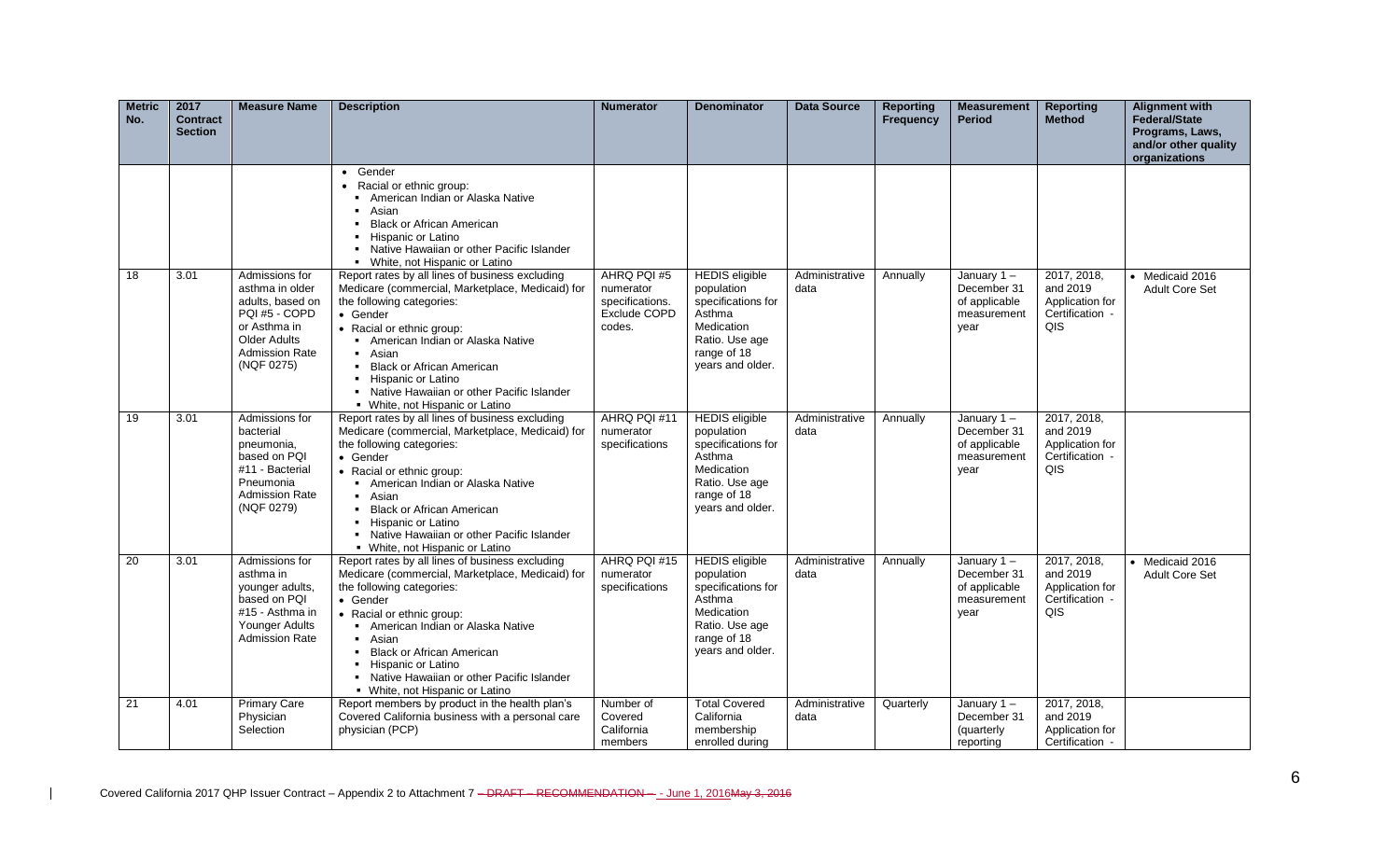| <b>Metric</b><br>No. | 2017<br><b>Contract</b><br><b>Section</b> | <b>Measure Name</b>                          | <b>Description</b>                                                                                                                                                                                                                                | <b>Numerator</b>                                                                                                                                                    | <b>Denominator</b>                                                                                 | <b>Data Source</b>                 | <b>Reporting</b><br><b>Frequency</b> | <b>Measurement</b><br><b>Period</b>                                   | <b>Reporting</b><br><b>Method</b>                                    | <b>Alignment with</b><br>Federal/State<br>Programs, Laws,<br>and/or other quality<br>organizations |
|----------------------|-------------------------------------------|----------------------------------------------|---------------------------------------------------------------------------------------------------------------------------------------------------------------------------------------------------------------------------------------------------|---------------------------------------------------------------------------------------------------------------------------------------------------------------------|----------------------------------------------------------------------------------------------------|------------------------------------|--------------------------------------|-----------------------------------------------------------------------|----------------------------------------------------------------------|----------------------------------------------------------------------------------------------------|
|                      |                                           |                                              |                                                                                                                                                                                                                                                   | enrolled during<br>the applicable<br>Plan Year who<br>have selected<br>or were<br>assigned to a<br>PCP                                                              | the applicable<br>Plan Year                                                                        |                                    |                                      | periods to be<br>defined upon<br>request by<br>Covered<br>California) | QIS / quarterly<br>reports as<br>requested                           |                                                                                                    |
| $\overline{22}$      | 4.02                                      | <b>Primary Care</b><br>Payment<br>Strategies | Report the number and percentage of California<br>members attributed to providers for whom a<br>payment strategy is deployed to adopt accessible,<br>data-driven, team-based care with accountability<br>for improving triple aim metrics         | Number of<br>California<br>members<br>enrolled during<br>the applicable<br>Plan Year<br>attributed to a<br>provider with a<br>payment reform<br>strategy            | <b>Total California</b><br>membership<br>enrolled during<br>the applicable<br>Plan Year            | Administrative<br>/ financial data | Annually                             | January $1 -$<br>December 31<br>of applicable<br>measurement<br>year  | 2018 and<br>2019<br>Application for<br>Certification -<br>QIS        |                                                                                                    |
| 23                   | 4.02                                      | <b>Primary Care</b><br>Payment<br>Strategies | Report the number and percentage of Covered<br>California members attributed to providers for<br>whom a payment strategy is deployed to adopt<br>accessible, data-driven, team-based care with<br>accountability for improving triple aim metrics | Number of<br>Covered<br>California<br>members<br>enrolled during<br>the applicable<br>Plan Year<br>attributed to a<br>provider with a<br>payment reform<br>strategy | <b>Total Covered</b><br>California<br>membership<br>enrolled during<br>the applicable<br>Plan Year | Administrative<br>/ financial data | Annually                             | January $1 -$<br>December 31<br>of applicable<br>measurement<br>year  | 2018 and<br>2019<br>Application for<br>Certification -<br>QIS        |                                                                                                    |
| 24                   | 4.03                                      | Membership<br>Attributed to<br><b>IHMs</b>   | Report the number and percentage of California<br>members in each product who are managed<br>under an IHM                                                                                                                                         | Number of<br>California<br>members<br>enrolled during<br>the applicable<br>Plan Year<br>managed under<br>an IHM                                                     | <b>Total California</b><br>membership<br>enrolled during<br>the applicable<br>Plan Year            | Administrative<br>/ financial data | Annually                             | January 1-<br>December 31<br>of applicable<br>measurement<br>year     | 2017, 2018,<br>and 2019<br>Application for<br>Certification -<br>QIS |                                                                                                    |
| 25                   | 4.03                                      | Membership<br>Attributed to<br><b>IHMs</b>   | Report the number and percentage of Covered<br>California members in each product who are<br>managed under an IHM                                                                                                                                 | Number of<br>Covered<br>California<br>members<br>enrolled during<br>the applicable<br>Plan Year<br>managed under<br>an IHM                                          | <b>Total Covered</b><br>California<br>membership<br>enrolled during<br>the applicable<br>Plan Year | Administrative<br>/ financial data | Annually                             | January 1-<br>December 31<br>of applicable<br>measurement<br>year     | 2017, 2018,<br>and 2019<br>Application for<br>Certification -<br>QIS |                                                                                                    |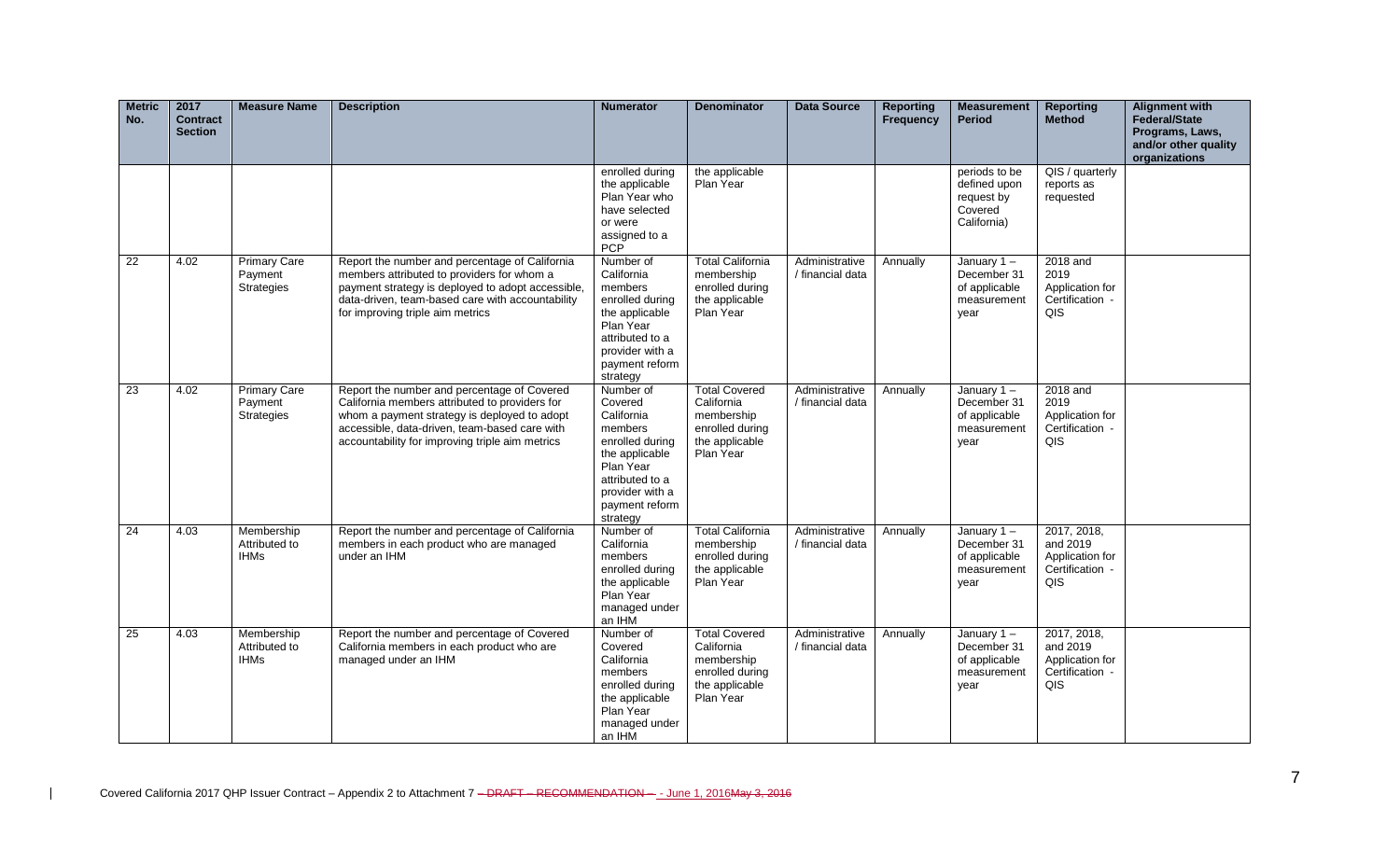| <b>Metric</b><br>No. | 2017<br><b>Contract</b><br><b>Section</b> | <b>Measure Name</b>                                                                   | <b>Description</b>                                                                                                                                                                                                                                                                                                                                              | <b>Numerator</b>                                                                                                        | <b>Denominator</b>                                                               | <b>Data Source</b>                                                                                                                                          | <b>Reporting</b><br><b>Frequency</b> | <b>Measurement</b><br><b>Period</b>                                    | <b>Reporting</b><br><b>Method</b>                                                                              | <b>Alignment with</b><br><b>Federal/State</b><br>Programs, Laws,<br>and/or other quality<br>organizations |
|----------------------|-------------------------------------------|---------------------------------------------------------------------------------------|-----------------------------------------------------------------------------------------------------------------------------------------------------------------------------------------------------------------------------------------------------------------------------------------------------------------------------------------------------------------|-------------------------------------------------------------------------------------------------------------------------|----------------------------------------------------------------------------------|-------------------------------------------------------------------------------------------------------------------------------------------------------------|--------------------------------------|------------------------------------------------------------------------|----------------------------------------------------------------------------------------------------------------|-----------------------------------------------------------------------------------------------------------|
| 26                   | 5.03                                      | Hospitals<br>reporting to<br><b>CMQCC</b>                                             | Report hospital participation in CMQCC                                                                                                                                                                                                                                                                                                                          | Number of<br>network<br>hospitals<br>reporting to<br><b>CMQCC</b>                                                       | Total number of<br>hospitals<br>providing<br>maternity<br>services in<br>network | <b>Network</b><br>data/CMQCC<br>participant list                                                                                                            | Annually                             | January $1 -$<br>December 31<br>of applicable<br>measurement<br>year   | 2017, 2018,<br>and 2019<br>Application for<br>Certification -<br>QIS                                           | • CalSIM                                                                                                  |
| 27                   | 5.03                                      | Hospitals<br>meeting CalSIM<br>goal for C-<br>sections                                | Report hospital network performance for meeting<br>CalSIM NTSV C-Section goal                                                                                                                                                                                                                                                                                   | Number of<br>hospitals<br>meeting<br>CalSIM goal of<br>NTSV <sub>C</sub><br>Section rate at<br>or below 23.9<br>percent | Total number of<br>hospitals<br>providing<br>maternity<br>services in<br>network | <b>Network</b><br>data/clinical<br>data<br>submitted to<br><b>CMQCC</b>                                                                                     | Annually                             | January 1-<br>December 31<br>of applicable<br>measurement<br>year      | 2017, 2018,<br>and 2019<br>Application for<br>Certification -<br>QIS                                           | • CalSIM<br>• Healthy People<br>2020 NTSV target<br>of 23.9%                                              |
| 28                   | 5.03                                      | NTSV C-Section<br>rate for each<br>network hospital                                   | For the plan's network of hospitals providing<br>maternity services, report each hospital name,<br>location, product network (HMO, PPO, EPO), and<br>NTSV C-Section rate                                                                                                                                                                                        | Total number of<br>NTSV C-<br>Section<br>deliveries                                                                     | Total number of<br>NTSV deliveries                                               | <b>Network</b><br>data/clinical<br>data<br>submitted to<br><b>CMQCC</b>                                                                                     | Annually                             | January 1-<br>December 31<br>of applicable<br>measurement<br>year      | 2017, 2018,<br>and 2019<br>Application for<br>Certification -<br>QIS                                           | • CalSIM<br>• Healthy People<br>2020 NTSV target<br>of 23.9%                                              |
| 29                   | 5.01                                      | Payment<br>strategies for<br>maternity<br>services                                    | Report number of hospitals paid under each type<br>of payment strategy for maternity services and the<br>denominator (total number of network hospitals)                                                                                                                                                                                                        | Number of<br>hospitals paid<br>under payment<br>strategy or<br>each payment<br>strategy                                 | Total number of<br>network<br>hospitals<br>providing<br>maternity<br>services    | <b>Network</b><br>data/financial<br>data                                                                                                                    | Annually                             | January $1 -$<br>December 31<br>of applicable<br>measurement<br>year   | 2017, 2018,<br>and 2019<br>Application for<br>Certification -<br>QIS                                           |                                                                                                           |
| 30                   | 5.02                                      | <b>Opioid Adverse</b><br>Events (Patients<br>Treated with<br>Naloxone)                | Report rate for each network hospital:<br>Opioid-related ADE caused by medical error<br>and/or adverse drug reactions<br>Rate Calculation: (Numerator / Denominator) x<br>100<br>Target-setting approach: six months historical<br>data for baseline; 25th percentile figure from PfP<br>Campaign (e.g., based on AHA/HRET Hospital<br>Engagement Network data) | Number of<br>inpatients<br>treated with an<br>opioid who<br>received<br>naloxone                                        | Number of<br>inpatients who<br>received an<br>opioid (top 5-10<br>prescribed)    | Clinical data<br>(medical<br>record review.<br>incident<br>reporting<br>systems,<br>pharmacy<br>reporting<br>system)<br>reported to<br>CMS; HQI<br>proposed | Annually                             | January 1-<br>December 31<br>of applicable<br>measurement<br>year      | Reporting in<br>2017 pending<br>data source -<br>2018 and<br>2019<br>Application for<br>Certification -<br>QIS | • CMS Hospital<br>Improvement<br>Innovation<br>Networks (HIINs)                                           |
| 31                   | 5.02                                      | <b>CAUTI SIR for</b><br>all hospitals<br>excluding small-<br>denominator<br>hospitals | Report SIR for each network hospital excluding<br>small-denominator hospitals::<br>CAUTI Standardized Infection Ration (SIR) - All<br>Tracked Units - Relative performance                                                                                                                                                                                      | Number of<br>observed<br>inpatient<br>healthcare-<br>associated                                                         | Number of<br>predicted<br>inpatient<br>healthcare-<br>associated                 | <b>CMS Hospital</b><br>Quality<br>Compare <sup>1</sup>                                                                                                      | Annually                             | January 1-<br>December 31<br>of applicable<br>measurement<br>vear. For | 2017, 2018,<br>and 2019<br>Application for<br>Certification -<br>QIS                                           | • CMS Hospital<br>Engagement<br>Networks (HENS)                                                           |

<sup>&</sup>lt;sup>1</sup> Datasets containing the CAUTI SIR for all California hospitals from 2005 through 2015 are available here:<https://data.medicare.gov/data/archives/hospital-compare>

 $\overline{a}$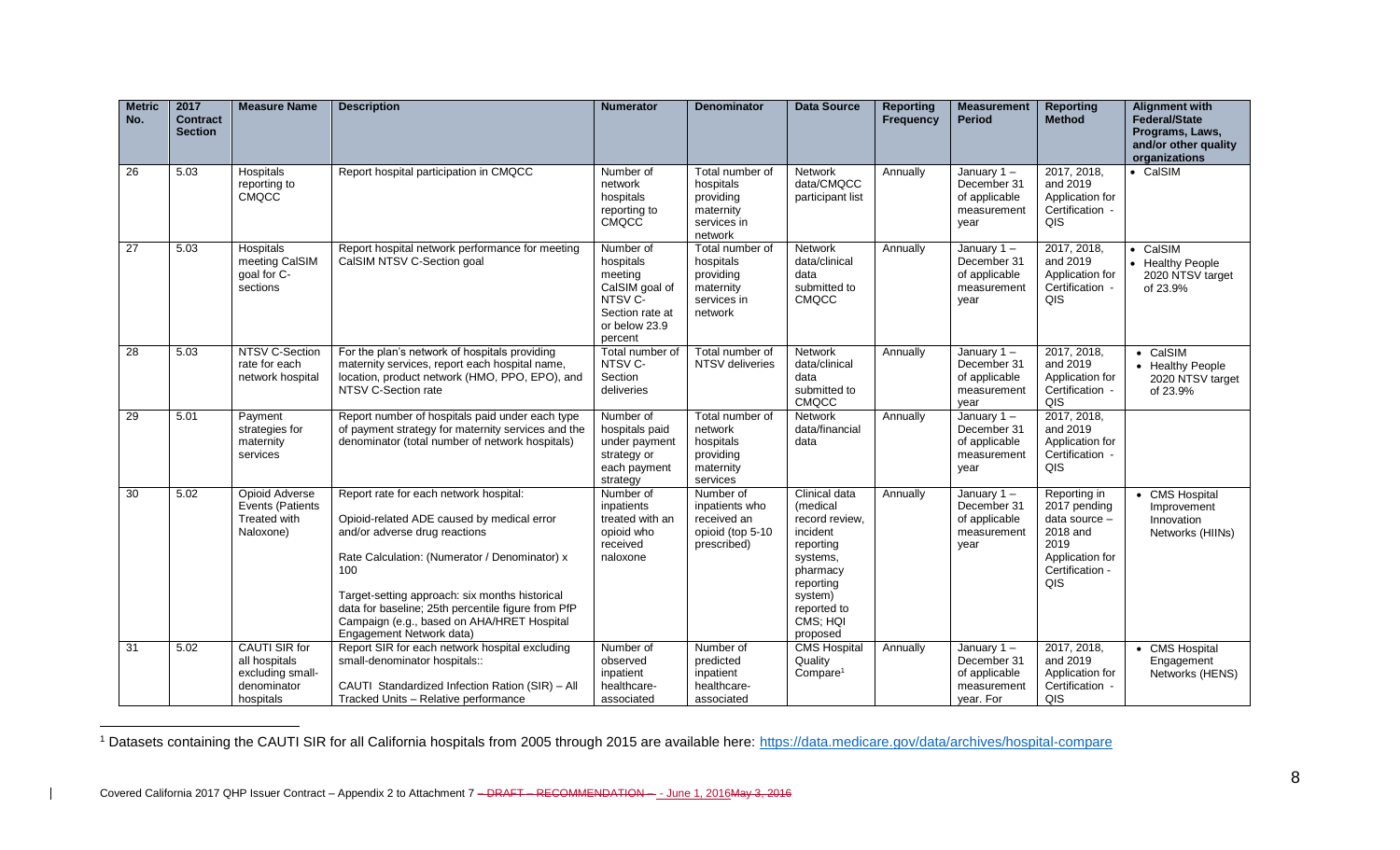| <b>Metric</b><br>No. | 2017<br><b>Contract</b><br><b>Section</b> | <b>Measure Name</b>                                 | <b>Description</b>                                                                                                                                                                                                                                                 | <b>Numerator</b>                                                                          | <b>Denominator</b>                                                                                | <b>Data Source</b>                                                                                                                                                                                    | <b>Reporting</b><br><b>Frequency</b> | <b>Measurement</b><br><b>Period</b>                                                                                                                                                                                                               | <b>Reporting</b><br><b>Method</b>                                    | <b>Alignment with</b><br>Federal/State<br>Programs, Laws,<br>and/or other quality<br>organizations |
|----------------------|-------------------------------------------|-----------------------------------------------------|--------------------------------------------------------------------------------------------------------------------------------------------------------------------------------------------------------------------------------------------------------------------|-------------------------------------------------------------------------------------------|---------------------------------------------------------------------------------------------------|-------------------------------------------------------------------------------------------------------------------------------------------------------------------------------------------------------|--------------------------------------|---------------------------------------------------------------------------------------------------------------------------------------------------------------------------------------------------------------------------------------------------|----------------------------------------------------------------------|----------------------------------------------------------------------------------------------------|
|                      |                                           |                                                     | Rate Calculation: Numerator / Denominator<br>Target-Setting Approach: Twelve months<br>historical data for baseline                                                                                                                                                | <b>CAUTIs for all</b><br>tracked units                                                    | <b>CAUTIs for all</b><br>tracked units<br>(determined by<br>NHSN)                                 |                                                                                                                                                                                                       |                                      | hospitals with<br>predicted<br>infections of<br>less than 0.2,<br>report the<br>combined, 2-<br>year SIR for<br>the<br>measurement<br>year and the<br>previous year.                                                                              |                                                                      |                                                                                                    |
| 32                   | 5.02                                      | <b>Urinary Catheter</b><br><b>Utilization Ratio</b> | Report rate for each network hospital:<br>Urinary Catheter Utilization Ratio - All Tracked<br>Units<br>Rate Calculation: (Numerator / Denominator) x<br>100<br>Lower ratios are generally associated with better<br>performance and may also impact the CAUTI rate | Number of<br>inpatient<br>indwelling<br>urinary catheter<br>days for all<br>tracked units | Number of<br>inpatient bed<br>days for all<br>tracked units                                       | Numerator<br>may be<br>obtained from<br>NHSN or<br>Partnership<br>for Patients<br>data reported<br>to CMS.<br>Denominator<br>may be<br>obtained from<br>OSHPD,<br>CDPH, or<br>other public<br>source. | Annually                             | January $1 -$<br>December 31<br>of applicable<br>measurement<br>year                                                                                                                                                                              | 2017, 2018,<br>and 2019<br>Application for<br>Certification -<br>QIS | <b>CMS Hospital</b><br>Engagement<br>Networks (HENS)                                               |
| $\overline{33}$      | 5.02                                      | <b>CLABSI SIR</b>                                   | Report SIR for each network hospital:<br>CLABSI SIR - All Tracked Units<br>Rate Calculation: Numerator / Denominator<br>Target-Setting Approach: Twelve months<br>historical data for baseline (various possible data<br>sources: NHSN, 2013 CHART, 2014 CDPH)     | Number of<br>observed<br>inpatient<br><b>CLABSIs for all</b><br>tracked units             | Number of<br>expected<br>inpatient<br>CLABSIs for all<br>tracked units<br>(determined by<br>NHSN) | NHSN, CDPH,<br>or Partnership<br>for Patients<br>data reported<br>to CMS                                                                                                                              | Annually                             | January $1 -$<br>December 31<br>of applicable<br>measurement<br>year. For<br>hospitals with<br>predicted<br>infections of<br>less than 0.2,<br>report the<br>combined, 2-<br>year SIR for<br>the<br>measurement<br>year and the<br>previous year. | 2017, 2018,<br>and 2019<br>Application for<br>Certification -<br>QIS | • CMS Hospital<br>Engagement<br>Networks (HENS)<br>$\bullet$ CDPH $-$ HAI<br>Annual Report         |
| 34                   | 5.02                                      | <b>Central Line</b><br><b>Utilization Ratio</b>     | Report rate for each network hospital:<br>Central Line Utilization Ratio - All Tracked Units                                                                                                                                                                       | Number of<br>inpatient central                                                            | Number of<br>inpatient bed                                                                        | Numerator<br>may be<br>obtained from                                                                                                                                                                  | Annually                             | January 1-<br>December 31<br>of applicable                                                                                                                                                                                                        | 2017, 2018,<br>and 2019<br>Application for                           | • CMS Hospital<br>Engagement<br>Networks (HENS)                                                    |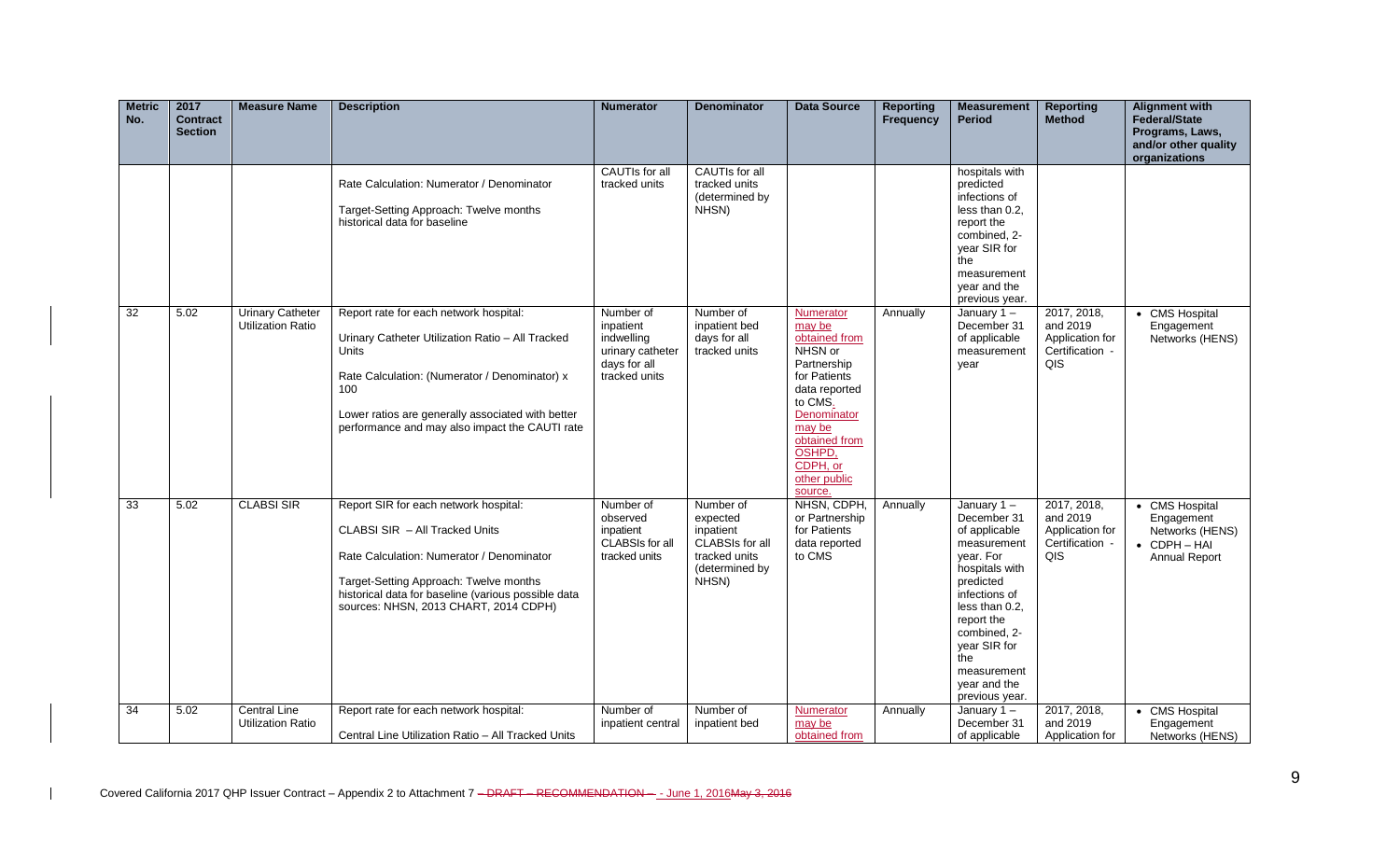| <b>Metric</b><br>No. | 2017<br><b>Contract</b><br><b>Section</b> | <b>Measure Name</b> | <b>Description</b>                                                                                                                                                                                                                                         | <b>Numerator</b>                                                                                                     | <b>Denominator</b>                                                                                   | <b>Data Source</b>                                                                                                                                                   | <b>Reporting</b><br><b>Frequency</b> | <b>Measurement</b><br><b>Period</b>                                                                                                                                                                                                               | <b>Reporting</b><br><b>Method</b>                                    | <b>Alignment with</b><br><b>Federal/State</b><br>Programs, Laws,<br>and/or other quality<br>organizations |
|----------------------|-------------------------------------------|---------------------|------------------------------------------------------------------------------------------------------------------------------------------------------------------------------------------------------------------------------------------------------------|----------------------------------------------------------------------------------------------------------------------|------------------------------------------------------------------------------------------------------|----------------------------------------------------------------------------------------------------------------------------------------------------------------------|--------------------------------------|---------------------------------------------------------------------------------------------------------------------------------------------------------------------------------------------------------------------------------------------------|----------------------------------------------------------------------|-----------------------------------------------------------------------------------------------------------|
|                      |                                           |                     | Rate Calculation: (Numerator / Denominator) x<br>100<br>Lower ratios are generally associated with better<br>performance and may also impact the CLABSI<br>rate                                                                                            | line days for all<br>tracked units                                                                                   | days for all<br>tracked units                                                                        | NHSN, CDPH,<br>or Partnership<br>for Patients<br>data reported<br>to CMS.<br>Denominator<br>may be<br>obtained from<br>OSHPD,<br>CDPH, or<br>other public<br>source. |                                      | measurement<br>year                                                                                                                                                                                                                               | Certification -<br>QIS                                               |                                                                                                           |
| 35                   | 5.02                                      | C. Diff SIR         | Report SIR for each network hospital:<br>Lab-Identified C. Diff SIR<br>Rate Calculation: Numerator / Denominator<br>Target Setting Approach: Twelve months<br>historical data for baseline (various possible data<br>sources: NHSN, 2013 CHART, 2014 CDPH) | Number of<br>observed<br>inpatient<br>hospital-onset<br>C. diff lab<br>identified<br>events for all<br>tracked units | Number of<br>expected<br>inpatient<br>hospital-onset<br>cases of C. diff<br>for all tracked<br>units | NHSN, CDPH,<br>or Partnership<br>for Patients<br>data reported<br>to CMS                                                                                             | Annually                             | January $1 -$<br>December 31<br>of applicable<br>measurement<br>vear. For<br>hospitals with<br>predicted<br>infections of<br>less than 0.2,<br>report the<br>combined. 2-<br>year SIR for<br>the<br>measurement<br>year and the<br>previous year. | 2017, 2018,<br>and 2019<br>Application for<br>Certification -<br>QIS | • CMS Hospital<br>Engagement<br>Networks (HENS)<br>$\bullet$ CDPH $-$ HAI<br>Annual Report                |
| 36                   | 5.02                                      | SSI-Colon SIR       | Report SIR for each network hospital::<br>Colon Surgery SSI SIR<br>Rate Calculation: Numerator / Denominator<br>Target-Setting Approach: Twelve months<br>historical data for baseline (various possible data<br>sources: NHSN, 2013 CHART, 2014 CDPH)     | Number of<br>observed SSIs<br>for colon<br>surgeries<br>(based on<br><b>NHSN</b><br>definition)                      | Number of<br>predicted SSIs<br>for colon<br>surgeries<br>(determined by<br>NHSN definition)          | NHSN, CDPH,<br>or Partnership<br>for Patients<br>data reported<br>to CMS                                                                                             | Annually                             | January $1 -$<br>December 31<br>of applicable<br>measurement<br>vear. For<br>hospitals with<br>predicted<br>infections of<br>less than 0.2,<br>report the<br>combined, 2-<br>year SIR for<br>the<br>measurement<br>year and the<br>previous year. | 2017, 2018,<br>and 2019<br>Application for<br>Certification -<br>QIS | • CMS Hospital<br>Engagement<br>Networks (HENS)<br>• CDPH-HAI<br>Annual Report                            |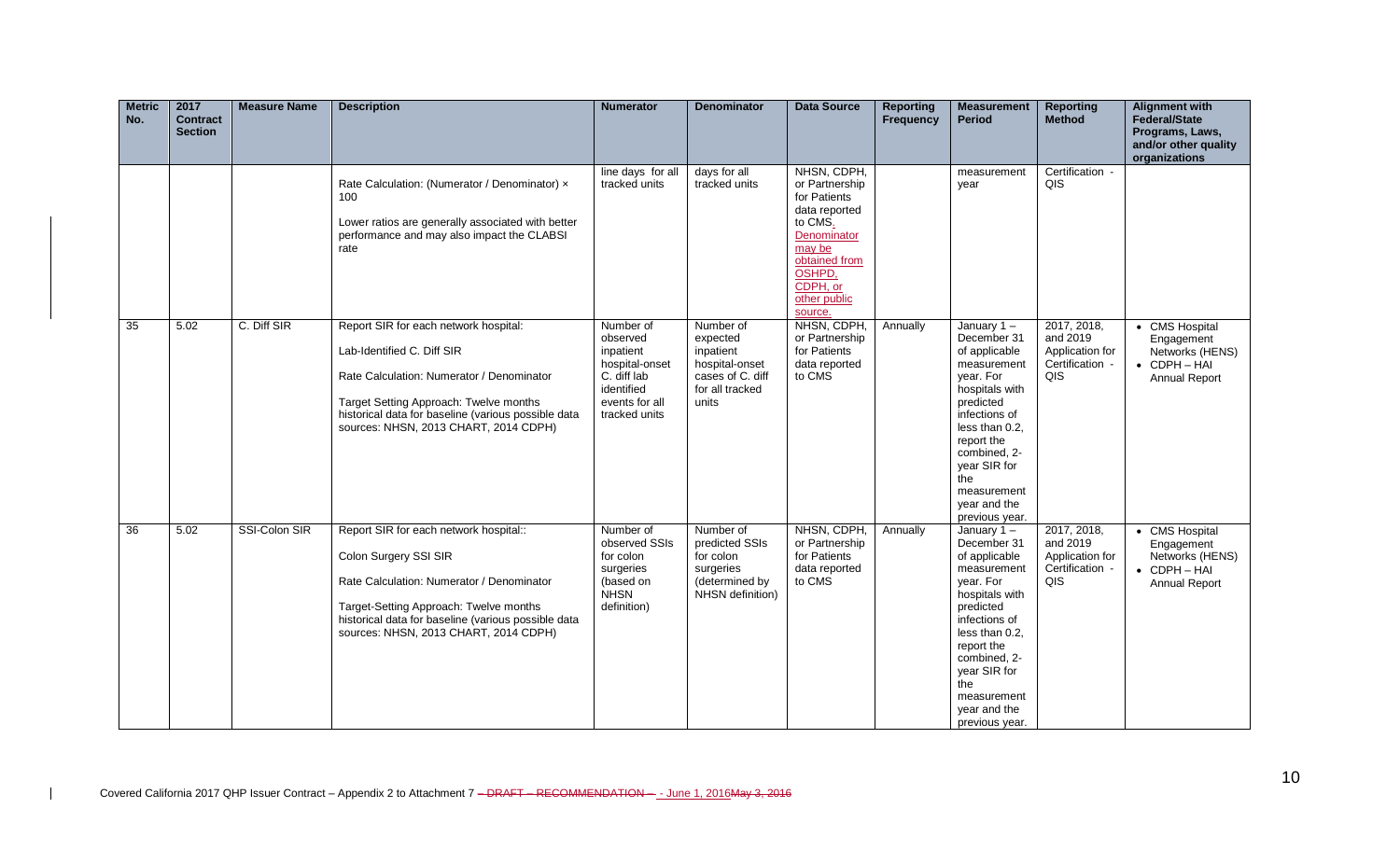| <b>Metric</b><br>No. | 2017<br><b>Contract</b><br><b>Section</b> | <b>Measure Name</b>                                                                                | <b>Description</b>                                                                                                                                                                                                                                  | <b>Numerator</b>                                                                                                            | <b>Denominator</b>                                                                | <b>Data Source</b>                                                       | <b>Reporting</b><br><b>Frequency</b> | <b>Measurement</b><br><b>Period</b>                                                                                                                                                                                                               | <b>Reporting</b><br><b>Method</b>                                                                     | <b>Alignment with</b><br><b>Federal/State</b><br>Programs, Laws,<br>and/or other quality<br>organizations |
|----------------------|-------------------------------------------|----------------------------------------------------------------------------------------------------|-----------------------------------------------------------------------------------------------------------------------------------------------------------------------------------------------------------------------------------------------------|-----------------------------------------------------------------------------------------------------------------------------|-----------------------------------------------------------------------------------|--------------------------------------------------------------------------|--------------------------------------|---------------------------------------------------------------------------------------------------------------------------------------------------------------------------------------------------------------------------------------------------|-------------------------------------------------------------------------------------------------------|-----------------------------------------------------------------------------------------------------------|
| 37                   | 5.02                                      | <b>MRSA BSI SIR</b>                                                                                | Report SIR for each network hospital:<br><b>MRSA BSI SIR</b><br>Rate Calculation: Numerator / Denominator<br>Target-Setting Approach: Twelve months<br>historical data for baseline (various possible data<br>sources: NHSN, 2013 CHART, 2014 CDPH) | Number of<br>observed<br><b>MRSA BSI</b><br>cases                                                                           | Number of<br>predicted MRSA<br><b>BSI cases</b>                                   | NHSN, CDPH,<br>or Partnership<br>for Patients<br>data reported<br>to CMS | Annually                             | January $1 -$<br>December 31<br>of applicable<br>measurement<br>vear. For<br>hospitals with<br>predicted<br>infections of<br>less than 0.2,<br>report the<br>combined, 2-<br>year SIR for<br>the<br>measurement<br>year and the<br>previous year. | 2017, 2018,<br>and 2019<br>Application for<br>Certification -<br>QIS                                  | • CMS Hospital<br>Engagement<br>Networks (HENS)<br>$\bullet$ CDPH $-$ HAI<br>Annual Report                |
| 38                   | 5.01                                      | Hospital<br>Reimbursement<br>at Risk for<br>Quality<br>Performance                                 | Report the percentage of hospital performance at<br>risk for quality performance (metrics may include<br>but are not limited to HACs, readmissions, patient<br>satisfaction, etc.)                                                                  | Hospital<br>payment dollars<br>tied to quality<br>performance                                                               | <b>Total hospital</b><br>payment dollars                                          | Financial data                                                           | Annually                             | January $1 -$<br>December 31<br>of applicable<br>measurement<br>vear                                                                                                                                                                              | 2017, 2018,<br>and 2019<br>Application for<br>Certification -<br>QIS                                  |                                                                                                           |
| 39                   | 5.01                                      | <b>Hospitals with</b><br>Reimbursement<br>at Risk for<br>Quality<br>Performance                    | Report the number and percentage of hospitals<br>with reimbursement at risk for quality performance<br>(metrics may include but are not limited to HACs,<br>readmission, patient satisfaction, etc.)                                                | Hospitals with<br>payment tied to<br>quality<br>performance                                                                 | Total number of<br>network<br>hospitals                                           | <b>Network</b><br>data/financial<br>data                                 | Annually                             | January 1-<br>December 31<br>of applicable<br>measurement<br>year                                                                                                                                                                                 | 2017, 2018,<br>and 2019<br>Application for<br>Certification -<br>QIS                                  |                                                                                                           |
| 40                   | 6.01                                      | <b>Members Using</b><br><b>Wellness Benefit</b>                                                    | Report the number and percentage of members<br>who have a preventive care visit (\$0 member cost<br>share)                                                                                                                                          | Members<br>incurring at<br>least one<br>preventive care<br>visit/service                                                    | Total<br>membership<br>across all lines<br>of membership<br>excluding<br>Medicare | Claim/<br>encounter<br>data                                              | Annually                             | January $1 -$<br>December 31<br>of applicable<br>measurement<br>year                                                                                                                                                                              | 2017, 2018,<br>and 2019<br>Application for<br>Certification                                           |                                                                                                           |
| 41                   | 6.01                                      | Members<br>identified as<br>obese who are<br>participating in a<br>weight<br>management<br>program | Report the number of obese members who are<br>participating in weight management programs                                                                                                                                                           | Number of<br>California<br>members<br>identified as<br>obese who are<br>participating in<br>weight<br>management<br>program | California<br>members<br>identified as<br>obese                                   | Claims/<br>encounter<br>data                                             | Annually                             | January 1-<br>December 31<br>of applicable<br>measurement<br>year                                                                                                                                                                                 | 2017, 2018,<br>and 2019<br>Application for<br>Certification -<br>Covered<br>California<br>eValue8 RFI |                                                                                                           |
| 42                   | 6.01                                      | <b>Members</b><br>identified as<br>tobacco<br>dependent who                                        | Report the number of tobacco-dependent<br>members who are participating in smoking<br>cessation programs                                                                                                                                            | California<br>members<br>identified as<br>tobacco                                                                           | California<br>members<br>identified as                                            | Claims/<br>encounter<br>data                                             | Annually                             | January $1 -$<br>December 31<br>of applicable                                                                                                                                                                                                     | 2017, 2018,<br>and 2019<br>Application for<br>Certification -                                         |                                                                                                           |